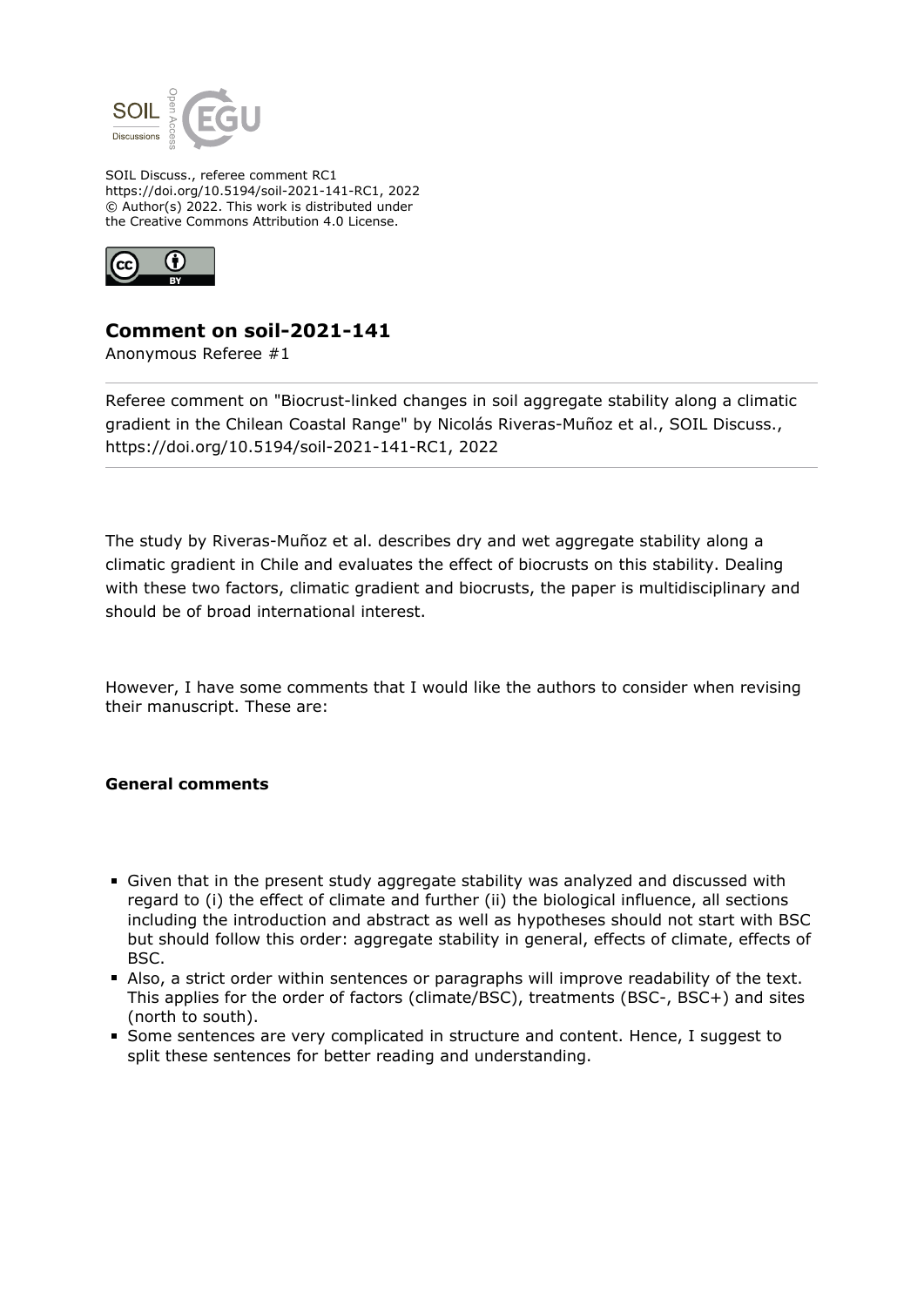## **Specific comments**

Line 31 and 271: what are "edge aggregate size classes"? please explain

Line 55 ff: please, consider the fact that the occurrence of lichens is not restricted to more humid locations but that many lichens were also found in PA (e.g., Jung et al. 2019: DOI: 10.1111/gbi.12368; Jung et al., 2020: doi.org/10.1016/j.isci.2020.101647)

Line 59: please consider: available water for lichen growth can also mainly be provided by fog and dew (e.g., Jung et al, 2019: DOI: 10.1002/mbo3.894)

Line 67: please explain: what do you mean by "small scale"? Elbert et al. 2012 (DOI: 10.1038/NGEO1486) pointed out that globally cryptogamic covers take up 3.9 Pg C per year.

Line 89: do you mean "soil structure-forming processes DUE TO biocrusts"?

Line 94: not only cyanobacteria but also green-algae are well known to produce extrapolymeric substances which can glue soil particles together (e.g. Lewin 1956: doi.org/10.1139/m56-079); please add

Line 98: what do you mean by "which physically traps aggregates and soil particles"? Please explain

Line 99: please clarify: because of what are soil aggregate stabilization processes dynamic and occur on different time and space scales?

Line 107: what do you mean by "external soil factors", please explain

Line 108: why only "in the short term"? please explain

line 133: what do you mean by "on the soil surface"? please specify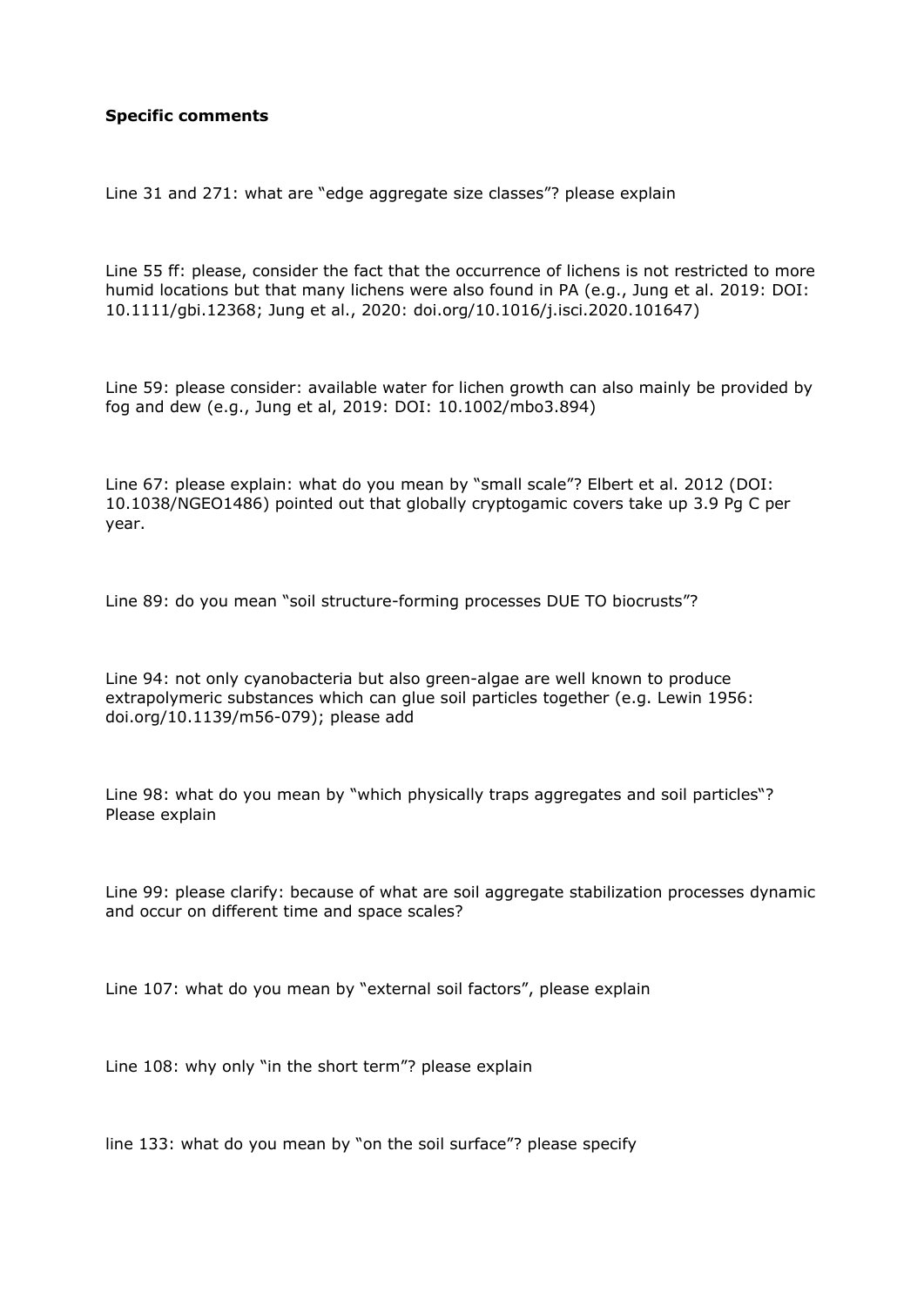line 136: do not confine any of this hypothesis but discuss later in the discussion

line 169: it does not become clear how biocrusts were collected exactly - please explain;

please show pictures of the biocrusts sampled at each site (plot picture)

line 177: for the time being: please refer to other researcher's work on algae and cyanobacteria in BSCs of these locations (e.g., Baumann et al., 2018: doi.org/10.1016/j.soilbio.2018.09.035; Samolov et al., 2020: doi:10.3390/microorganisms8071047)

line 183: please describe exactly how and up to which depth biocrusts were removed (e.g., were the rhizoids of the mosses cut at the soil surface?); what did the BSC look like in PA and what exactly was sampled?

Line 190: Total C and N of what were analyzed? Please describe more precisely

Line 195ff: please explain: what do you mean by "…and corrected by coarse fragments content"?

Line 197 f: insert "difference" before "mean" and "geometric"; please spent some more sentences to explain what results of these indices will mean

Line 204: insert "fraction" after "2-30 mm aggregate"

Line 205: insert "differences" before "geometric"

Line 206: explain what "exp" means

Line 209 and 212: insert abbreviation in brackets

Line 214f: is "weight" correct or should it be "mass"?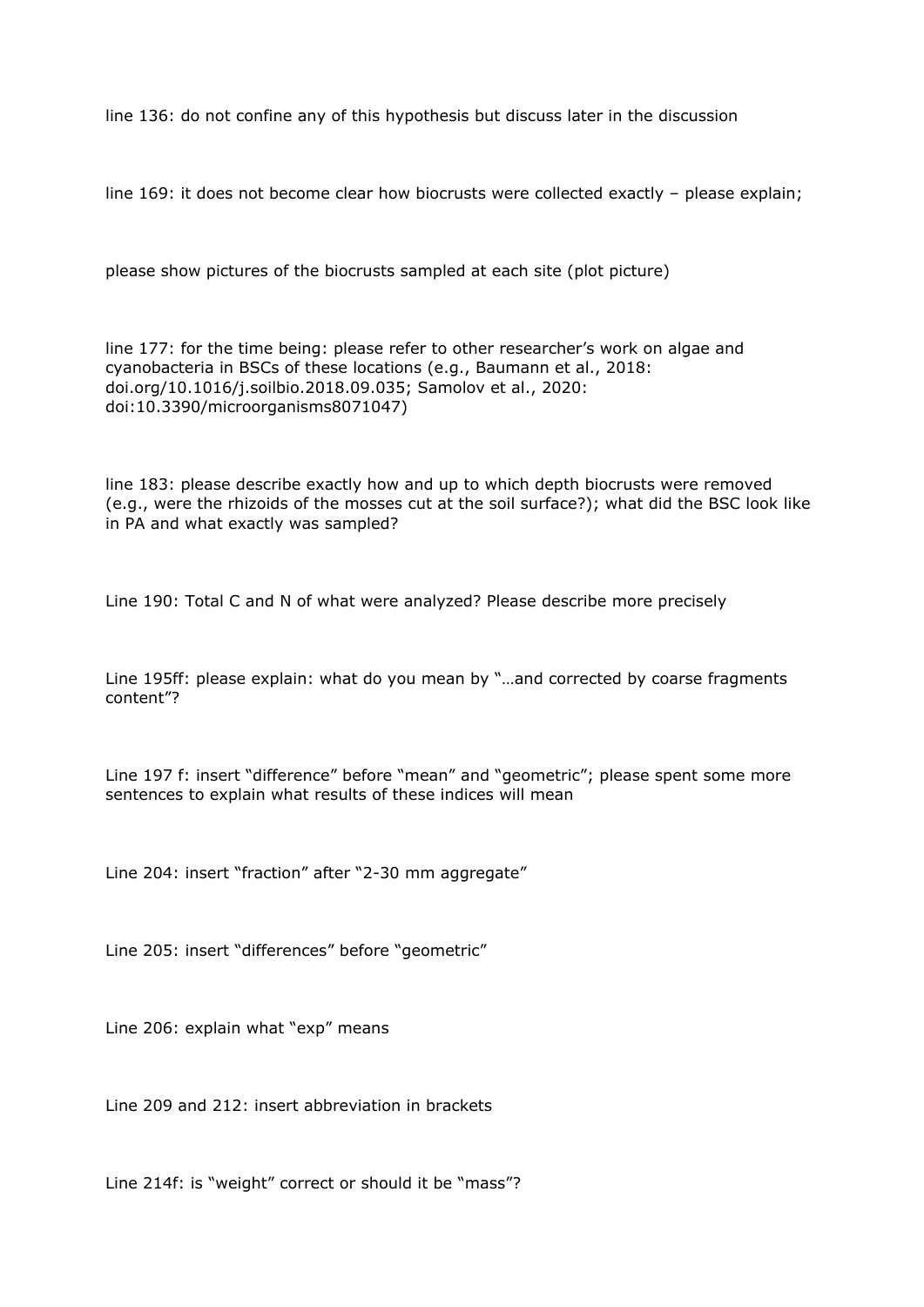Line 253f: start paragraph with "Dry sieving showed….."

Tables: please insert in the captions that significant factors for response variables are given in the appendix

Fig 1: improve Fig. by noting BSC+ and BSC- also on left hand site of Fig.

Line 319-328: These paragraphs are repetitive and should be removed from here

Line 340: what is does mean: "with a more stable condition"? please explain

Line 341: which "different category"? please explain

Line 370 f: what do you mean by this sentence? Please reword

Line 375 f: "In this sense…..": the deduction of this idea is not clear, please explain

Line 403: what do you mean by "an indicator of values outside the study range"?, please explain

Line 404 f: split this sentence into two

Line 416 f: for this statement it is very important to know how biocrusts looked like and were sampled and what exactly was included for bulk density, especially for samples in PA; please see grit porosity as outlined in Jung et al. 2019 and 2020

Line 426: what do you mean by "no differences is made between…."? Please explain

Line 429: bryophytes have no hyphae but rhizoids – please add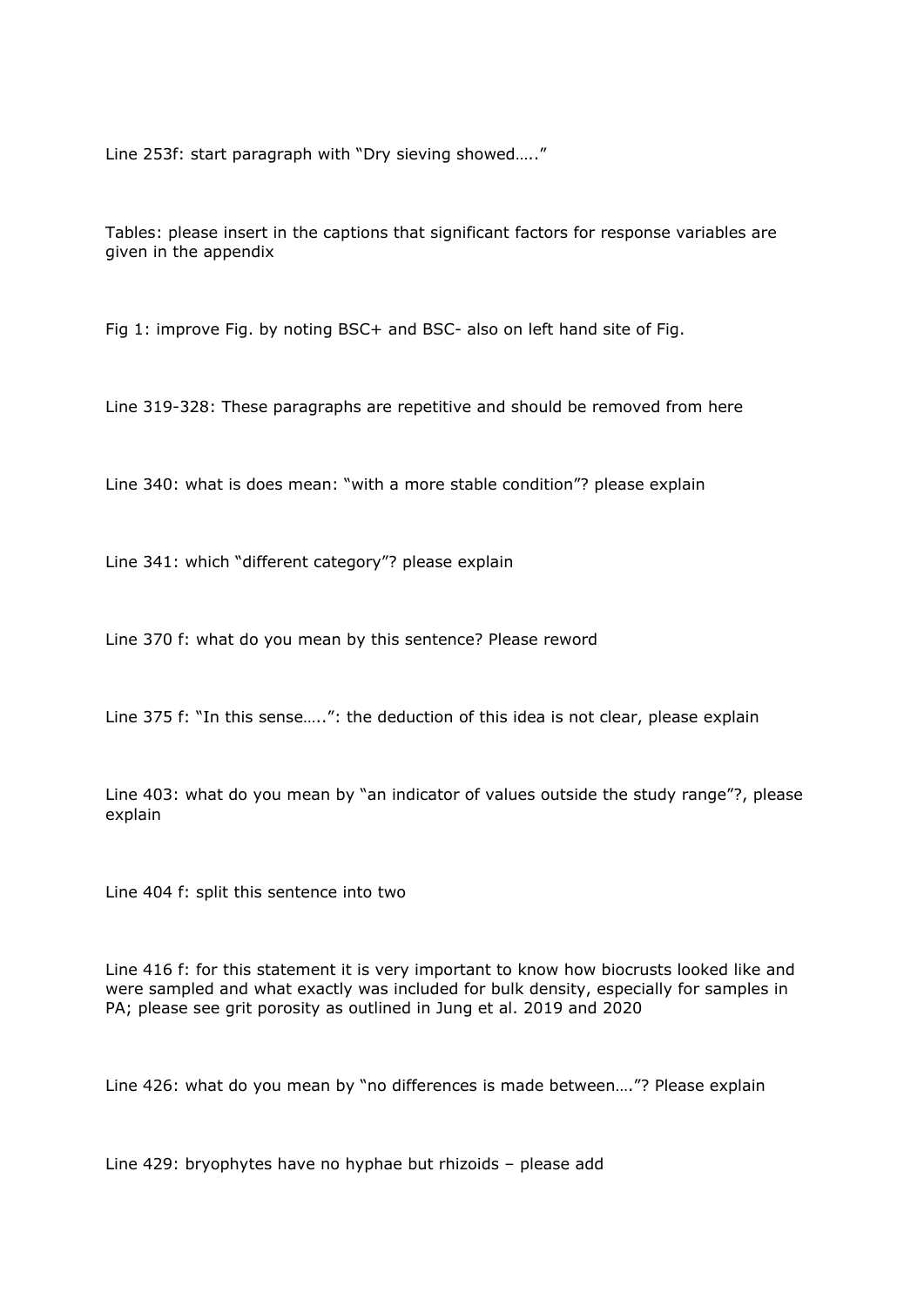Line 437: please repeat text of hypothesis

Line 442 ff: please split sentence

Line 444 ff: please reword sentence and repeat hypotheses

Line 449: what other factors do you mean? Please speculate

Line 454: please repeat text of hypothesis

Line 455: please reword the sentence to show its importance

## **Technical corrections**

Line 116: close bracket before "with"

Line 186: please insert name of reference

Line 198: use lower case g for "geometric"

Line 359: insert "a" before "property"

Line 378 f and 421 f: do not spell out total carbon and nitrogen again but use abbreviations

Line 390: insert "out" after "points"